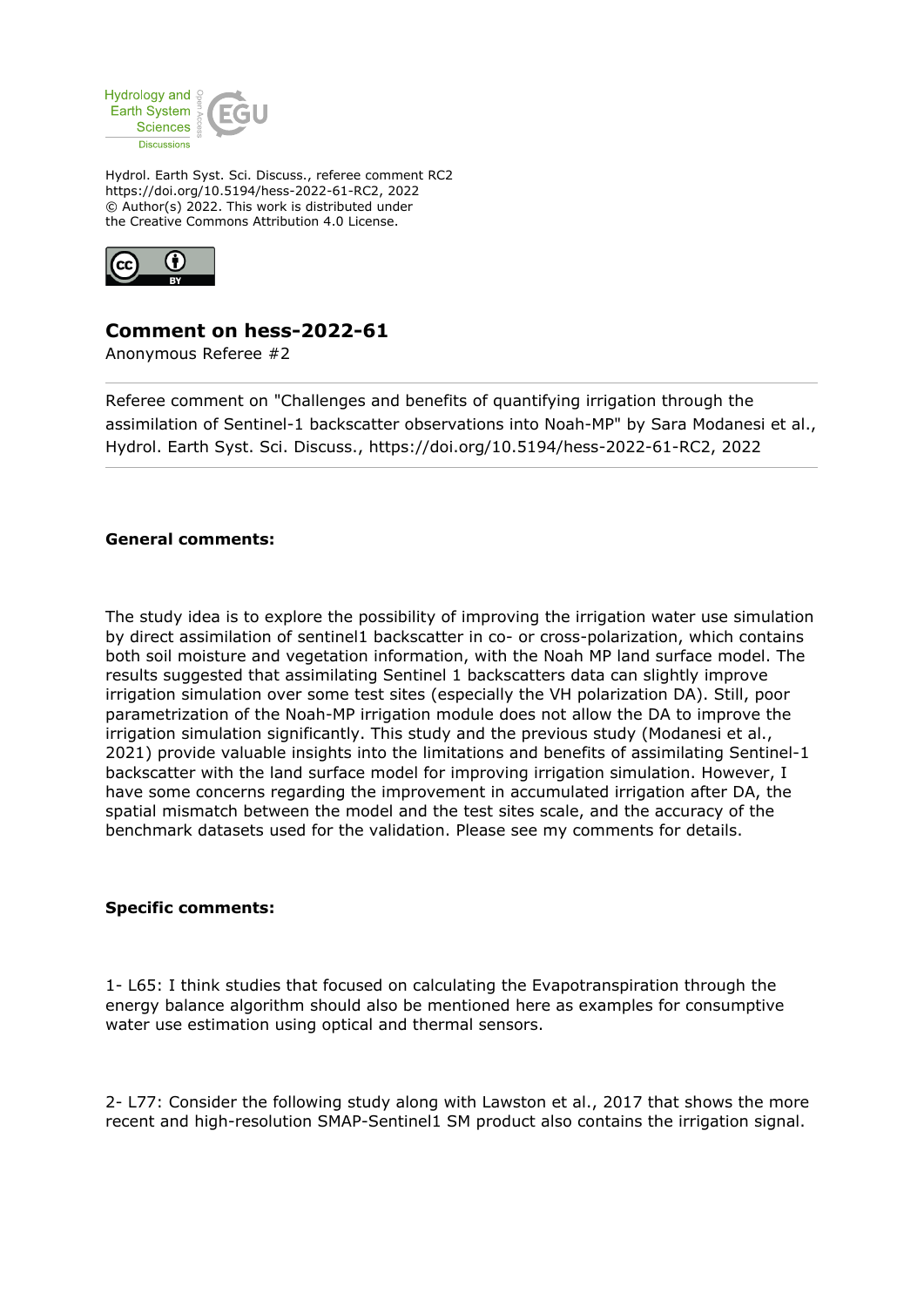*Jalilvand, R. Abolafia-Rosenzweig, M. Tajrishy, and N. N. Das, "Evaluation of SMAP/Sentinel 1 High-Resolution Soil Moisture Data to Detect Irrigation Over Agricultural Domain," in IEEE Journal of Selected Topics in Applied Earth Observations and Remote Sensing, vol. 14, pp. 10733-10747, 2021, DOI: 10.1109/JSTARS.2021.3119228.*

3- L97: The irrigation module of the Noah-MP model calculates the ideal IRR needed for the crop to avoid water stress which is different from the actual irrigation (the farmer might over or under irrigate the fields). How do you account for that?

4- L179: Here, you are talking about the time and location of irrigation. I think GVF looks a little out of context here; some explanation regarding where GVF is used in the Noah MP model is needed.

5- L250: typo, de Kalman should be changed to the Kalman

6- L378: [Major] I can't entirely agree with this statement that the accumulated irrigation has improved compared to the OL run. Looking closely at Figure 6e, the DA underestimation of irrigation during the mid-summer months of 2015 and 2017 resulted in the overall lower accumulated irrigation (the OL run simulation during the same period closely matched the observed irrigation). In other words, the underestimation during these months compensated for overestimations in other months (e.g., the late summer months of 2016 and 2017), and the right result is obtained here for the wrong reasons! Please comment on this.

7- L383: The most considerable overestimation by the DA run relative to the observed irrigation occurred in July 2016 (Figure 6e), which is right after a significant precipitation underestimation by MERRA2. This contrasts with what is mentioned at the end of this paragraph.

8- L385: The size of the Budrio site is much smaller than your benchmark soil moisture product spatial resolution (ASCAT 12.5 km); the other Italian site or the German site would be a better choice for the SSM time series comparison shown in this figure.

9- Figure 6) It is difficult to compare the 3 time series in Figure 6 as it shows 3 years of data. As the study focuses on irrigation, adding an inset (or possibly another figure) that focuses on one irrigation season can give the readers a better idea of how DA improves or degrades different parameter simulations during the irrigation season.

10 - L425 and L478: The same result is reported on the benefits of LAI DA relative to the SSM DA in this very recent study by Nie et al. 2022, which can be discussed here.